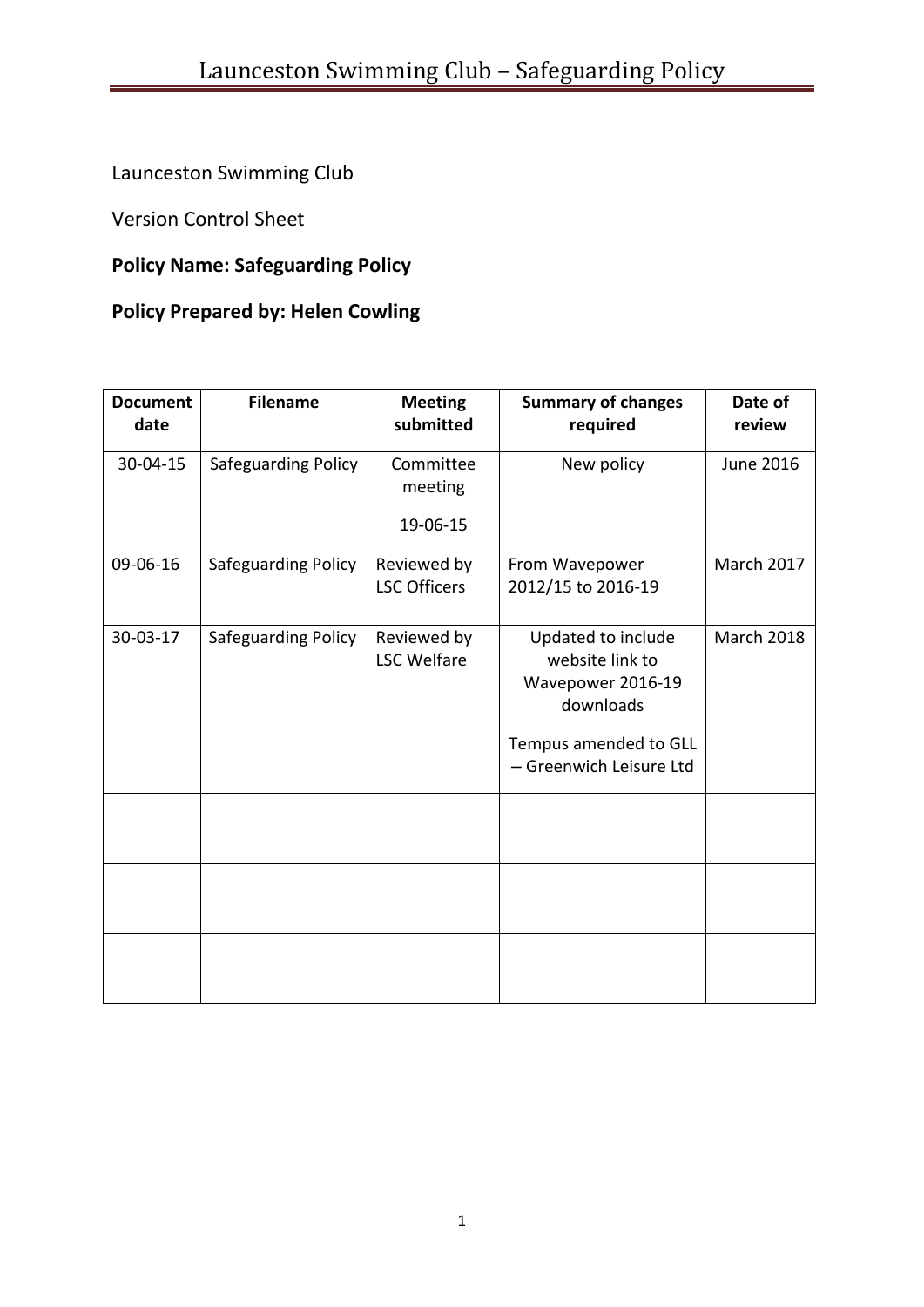## **Safeguarding Policy**

This policy is based on the ASA Safeguarding Policy and Procedures guidelines detailed in the Wavepower 2016-19 document.

#### **Purpose**

To clarify how Launceston Swimming Club Coaches, Officials and Committee Members and in particular the Welfare Officer(s) will exercise their duty of care to safeguard Children and Young People in swimming environments.

**Launceston Swimming Club is committed to a club environment in which all children and young people participating in its activities have a safe and positive experience.**

In order to achieve this, the club agrees to:

1. Adopt and implement the ASA Wavepower 2016-19 policy in full.

2. Recognise that all children participating in the club (regardless of age, gender, race, religion, sexual orientation, ability or disability) have a right to enjoy their involvement in swimming in a safe environment and be protected from harm.

3. Ensure that those individuals, who work with children in the club, whether paid or voluntary, provide a positive, safe and enjoyable experience for children.

4. Appoint a Club Welfare Officer with the necessary skills and training, as outlined by the ASA, who will take the lead in dealing with all child safeguarding matters raised within the club.

5. Ensure that the Club Welfare Officers name and contact details are known to all staff, club members and parents of members.

6. The Welfare Officer to be available to discuss issues of concern on matters of safeguarding and deal with such concerns appropriately and in line with Wavepower 2016-19.

7. Ensure all those persons who work with children in the club have undertaken the appropriate training and relevant CRB checks and adhere to